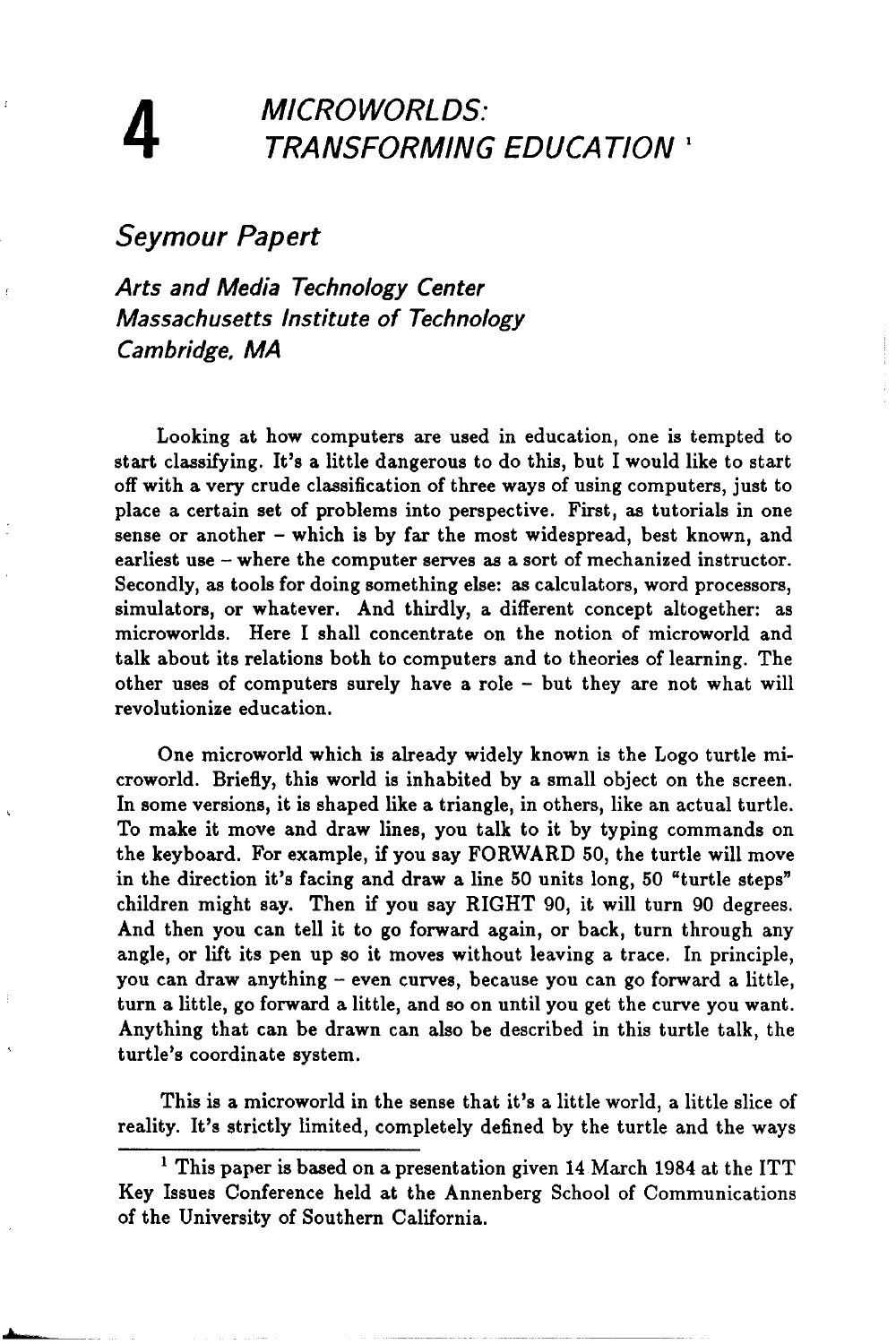it can be made to move and draw. But it is rich. Inside this microworld, a child explores by manipulating the turtle: making it draw squares and circles, repeating and rotating designs, whatever the child can imagine. The microworld is created and designed as a safe place for exploring. You can try all sorts of things. You will never get into trouble. You will never feel "stupid." It will never say a rude thing to you; it will never embarrass you; it will never fall to pieces or bite you or give you a low grade. You are totally safe in this little world. And yet while being safe, it is also designed to be discovery-rich in the sense that little nuggets of knowledge have been scattered around in it for you to find.

The question "Now that we have the turtle, what other manipulable computational objects can we create?" led to a theme of ongoing research at MIT and elsewhere. At some future time, complex networks of microworlds that touch on many sectors of knowledge will be the staple diet of learning, and will replace the present concept of "curriculum". It will take some time to develop microworlds fundamentally different from the turtle paradigm. In this paper, I talk only about the example closest to the turtle. This is a world inhabited by objects known as sprites which, in a simple form, have already been implemented in some Logo systems and are already giving rise to a number of new observations about how children learn.

The Sprite world is a kind of turtle world that is novel in several ways. First, it has many turtles - as many as 32 can be conjured up. Then, unlike the classical turtle, sprites don't have any intrinsic shape. You can give them any shape you like. You can make one look like a cat, or an airplane, or a tree, or a flower, or a bird. Finally, perhaps most importantly, they can easily be put in motion. They are dynamic, hence their nickname "sprites."

Sprites are still turtles in that they obey commands in the Logo programming language. But there are also new commands. You might say SETSHAPE :BIRD to one of these sprites, meaning it should look like a bird, and it will say it doesn't know what :BIRD means. You have to say that :BIRD means this shape that you've drawn. So you draw the shape you want and tell it :BIRD means this shape - you can even draw an elephant and call it :BIRD if you want - and now saying SETSHAPE :BIRD will make it take on this shape. You can SETCOLOR :RED or SETCOLOR :GREEN, make it whatever color you like. And there are lots of other things you can do with these sprites as well.

Sprite Logo has the familiar characteristics of the microworld. It's a simplified piece of reality which you can explore, and again there's no right or wrong. In this way, it's like a construction kit, an erector set, mud pies, building with blocks. In all these activities, you can do whatever you want, subject only to the constraints of the laws of the little world you are in. Blocks won't stay up unless they are supported, and mud pies won't fly.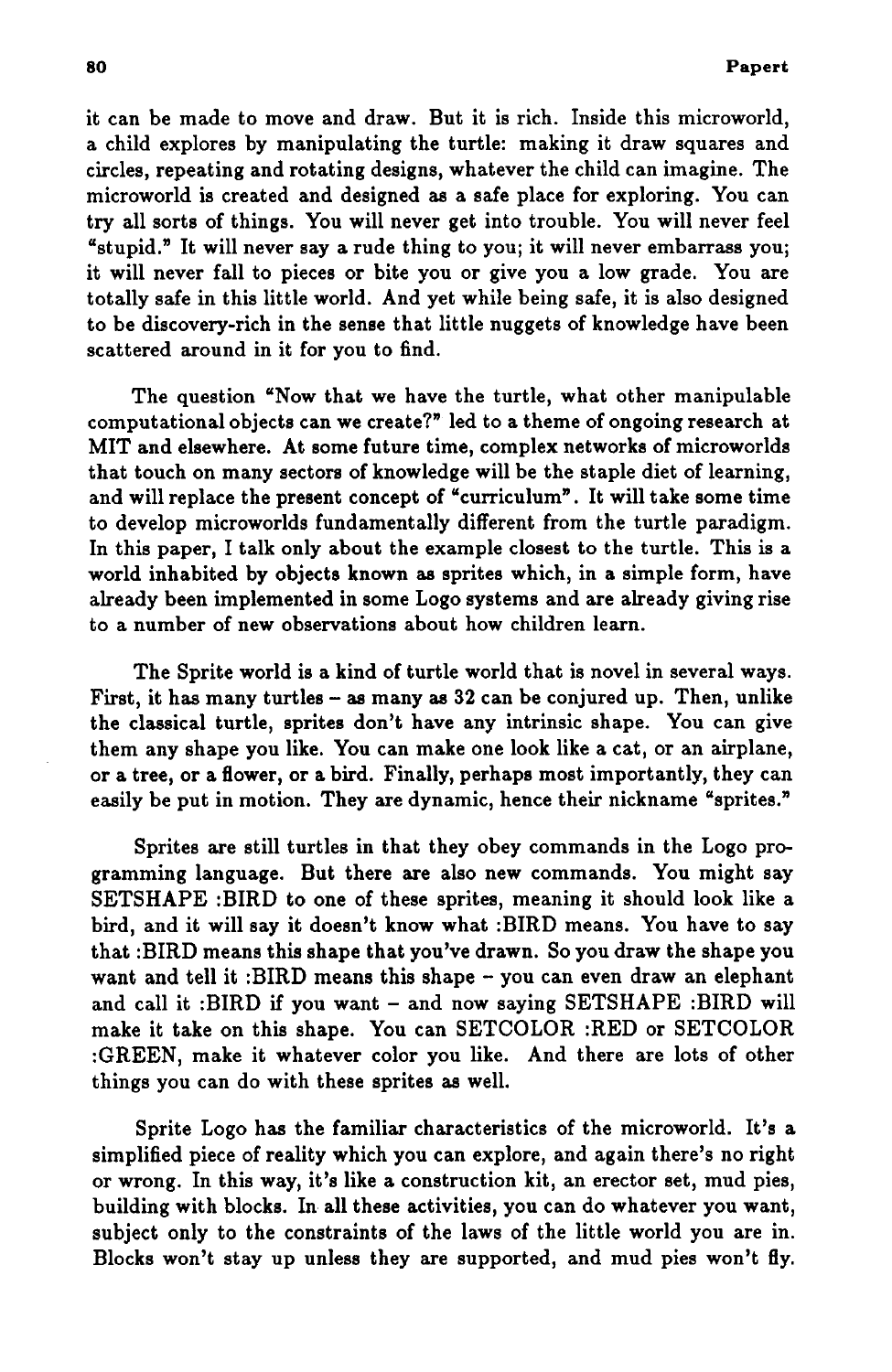### MICRO WORLDS: Transforming Education 81

There are limits for each of these slices of reality. And I'm going to suggest that in a very general way, not only in the computer context but probably in all important learning, an essential and central mechanism is to confine yourself to a little piece of reality that is simple enough to understand. It's by looking at little slices of reality at a time that you learn to understand the greater complexities of the whole world, the macroworld.

With these sprites, for example, SETSPEED 20 makes them start moving continuously and steadily at a speed of 20 arbitrarily chosen "units." The first story I want to share with you here is about those speeds  $-$  as well as the way that microworlds allow you to learn about things in an entirely new way. On the screen there are a number of objects flying around, say six bright red balls, all at the same speed. When you say SETSPEED 20, they plod along like Sunday drivers. If you say SETSPEED 100, they zoom around really fast. In front of the screen, a little girl of six is typing SETSPEED - which has been abbreviated to S. She says S 4, and they creep across the screen. Then she says S 1, and they go so very slowly you can hardly see them moving. Then she says S 0, and they stop. And she says S 10 and they move, and S 0 and they stop. She looks at the screen for a long time and then she jumps up and goes and calls all her friends to come and look.

Now what was she getting excited about? This story is quite poignant for me because I saw this happen and for a while, I didn't see what it was all about. And I might still be wrong but I've become pretty sure what was happening. I think she was excited because she had *discovered zero.* They tell us in school that the Greek mathematicians, Pythagoras and Euclid and others, these incredibly inventive people, didn't know about zero. And it's true, in a certain sense, that zero was discovered quite a bit later by Hindu mathematicians.

I don't know what you imagined when people told you that zero was discovered by Hindu mathematicians. In wracking my memory, I think what I imagined was that they discovered using a little circle for zero. Of course they discovered something much more fundamental, and this girl was in a certain sense repeating that discovery.

You might say it like this: what that girl found exciting was the following paradox: that standing still is *moving.* Standing still is moving with speed zero, and moving with speed zero is standing still. Now she couldn't say that, so I'm not entirely sure what was in her mind, but I think it was something like that.

This understanding of zero is an important scientific principle so subtle that it usually passes us by. We get into a lot of trouble when we're trying to understand laws of physics because we haven't really registered that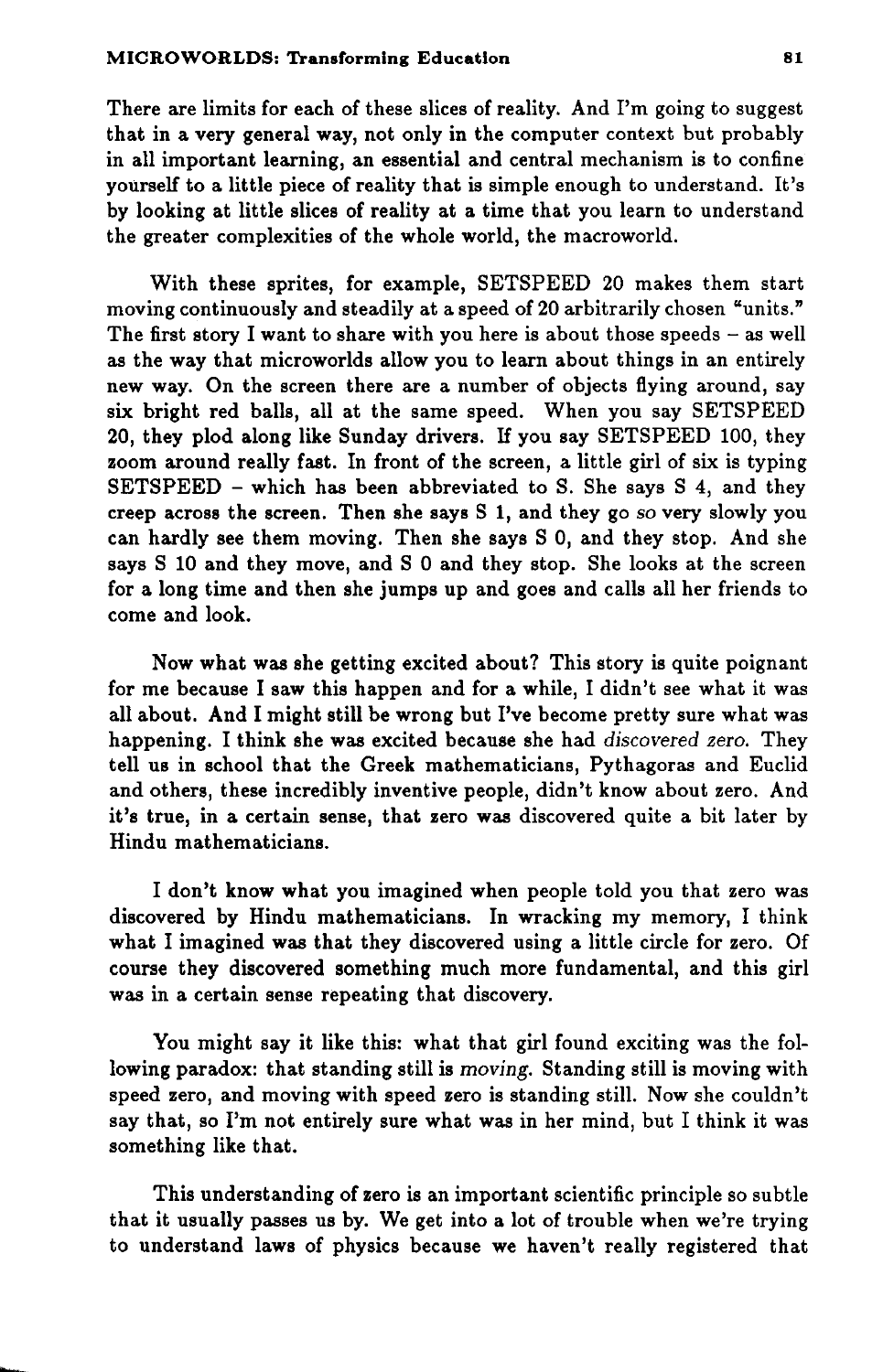when we say motion, we should include standing still as a case of motion. In physics, anyway, there's nothing special about standing still. In the end, that's the moral of relativity - and if we understood that, we wouldn't be so upset when we hear about Gallilean frames of reference or relativity and other topics many of you found quite esoteric at school.

Since then, I've watched and set other people to watch for this phenomenon. Of course not every child reacts like that, but a scattering here and there do. Whenever children are exposed to this sort of thing, a certain number of children seem to get caught by discovering zero. Others get excited about other things.

The fact that not every child discovers zero this way reflects an essential property of the learning process. No two people follow the same path of learnings, discoveries, and revelations. You learn in the deepest way when something happens that makes you fall in love with a particular piece of knowledge. For example, I fell in love with that particular incident with that girl. It has played an important role in my thinking and my life since then. But colleagues who think much like I do picked up different incidents. The girl in my story came to think about motion because she was struck by speed zero. Someone else comes to the same understanding through different encounters. What's great about these turtle microworlds is that they are rich in opportunities for discovery of this sort. The protean quality of the computer as an intellectual medium means that every child can find a rich intellectual activity with which to fall in love. It is through such "intellectual love affairs" that people acquire the taste for rigor and creativity.

Another story goes back to the very first experiments that we did with these sprites in the Lamplighter School in Texas.<sup>2</sup> When these computers were introduced, the teachers of the various grade levels decided that each grade would learn certain aspects of this system. They had Logo with sprites and Logo with turtles, and they decided that the first and second grades should not learn to do the SETSPEED stuff.

Now they did have a reason. They weren't just being prejudiced against the children or trying to deny them. Their reason was that when you use SETSPEED, you must give it not only a speed but a direction as well. It's got to go somewhere. In fancier science talk, we would say that velocity is a "vector quantity" having both magnitude and direction. The way we give direction in Logo is to say SETHEADING 270 to go west,

<sup>&</sup>lt;sup>2</sup> Descriptions of this and several other children's differing responses to and interactions with sprites and Logo can be found in Chapter 3 of Turkle, 1984.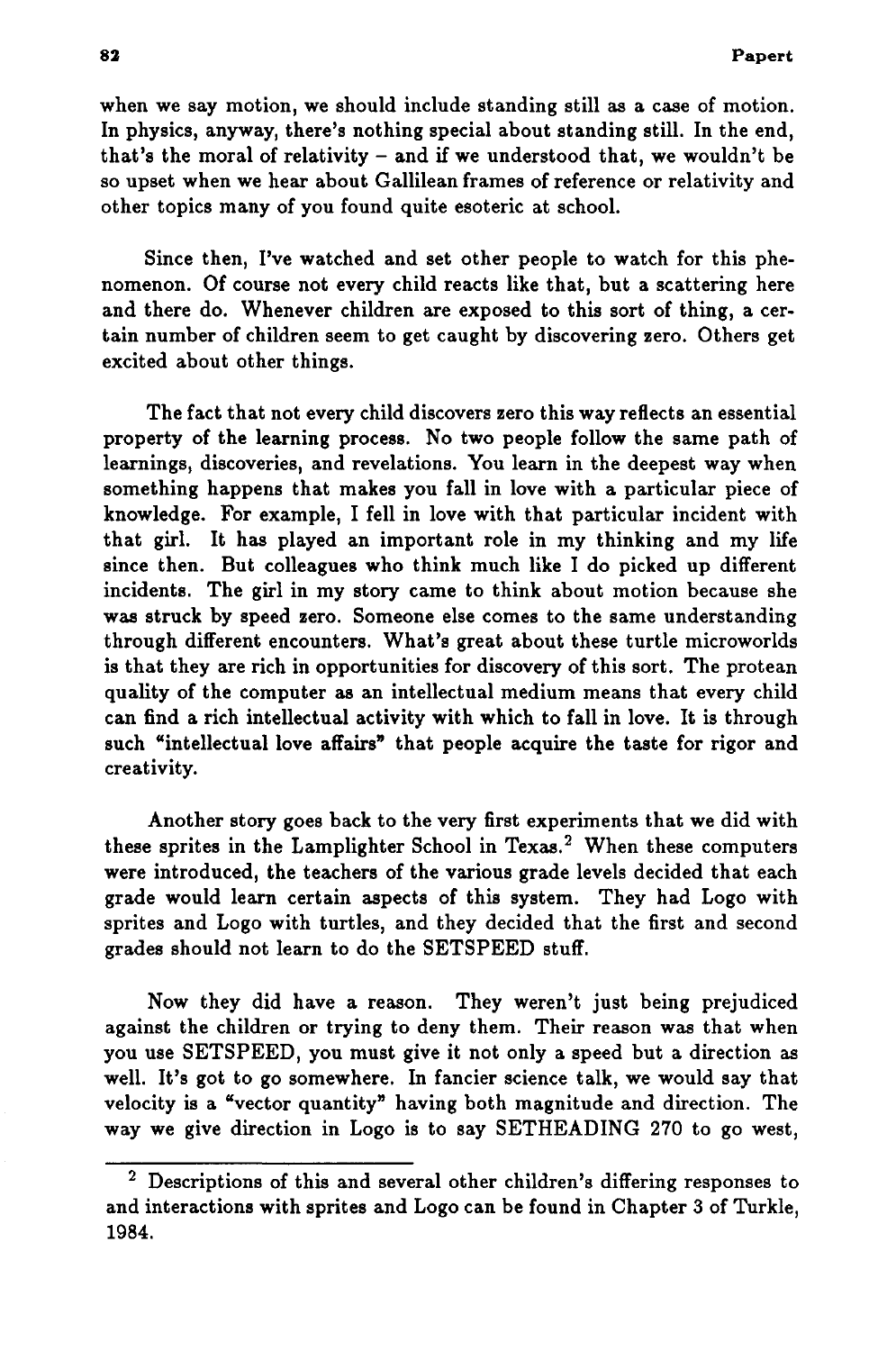and SETHEADING 90 to go east (or left and right on the screen). The teachers figured that numbers like 270 are so outside the ken of the younger children that there's no point in introducing them to this double confusion of learning about degrees and angles. Actually, there are many ways the teachers could have gotten around that problem. For example, they could have reprogrammed Logo (which is a flexible language) to allow commands like FACE NORTH, FACE EAST, etc. But we didn't interfere, and it's just as well we didn't because the children had some very interesting learning experiences.

So the younger children were shown how to work with the sprites in a static way. They could change the sprites' shapes and put them in different positions to make pleasing tableaux on the screen. It was fun and they were learning a lot, there's no question about that, but it was a very unstable situation. Soon the younger children saw the sprites moving on the older children's screens and began to ask them: "How do you do that?" The first few times they asked, they didn't get enough of an answer to be able to do anything with it. But one day, as the older children became more confident and articulate, and as the younger ones also become more understanding about the whole system, a threshold was crossed where it was now possible for one second grader to bring back just enough knowledge about dynamics so that his classmates could work with it.

One cannot say that the second grader fully understood the concept of angle, or the use of such numbers as 270. He came away from his conversation with something more important than the educator's mythical concept of "full understanding." What he acquired instead was a fragment of knowledge that enabled him to work on gaining a deeper and deeper understanding. He came over to the investigator in the middle of the next day with an air of having gotten at some subversive, taboo knowledge -I think this subversive aspect is a very important part of learning - and he was saying, very proudly too, that he's got the great idea, he understands what it's all about. He put it in a marvelous way, assimilating it to ideas he understood well. He said, "I got it. Numbers are secret codes for directions." He explained that they didn't yet know the code, "but we're working on it."

In fact, there were fourteen of them working on this code, and what was exciting about it was that yes, they didn't know what 270 meant, and yes, they didn't know what degrees meant, but they did know that they could bring this into a conceptual frame that they understood very well: codes. And so by bringing it into codes, they could work on it. A few weeks later, they were doing pretty well- and a few months later, they had objects flying all over the screen under perfect control, they knew about 270 degrees, they knew about degrees and angles and these big numbers,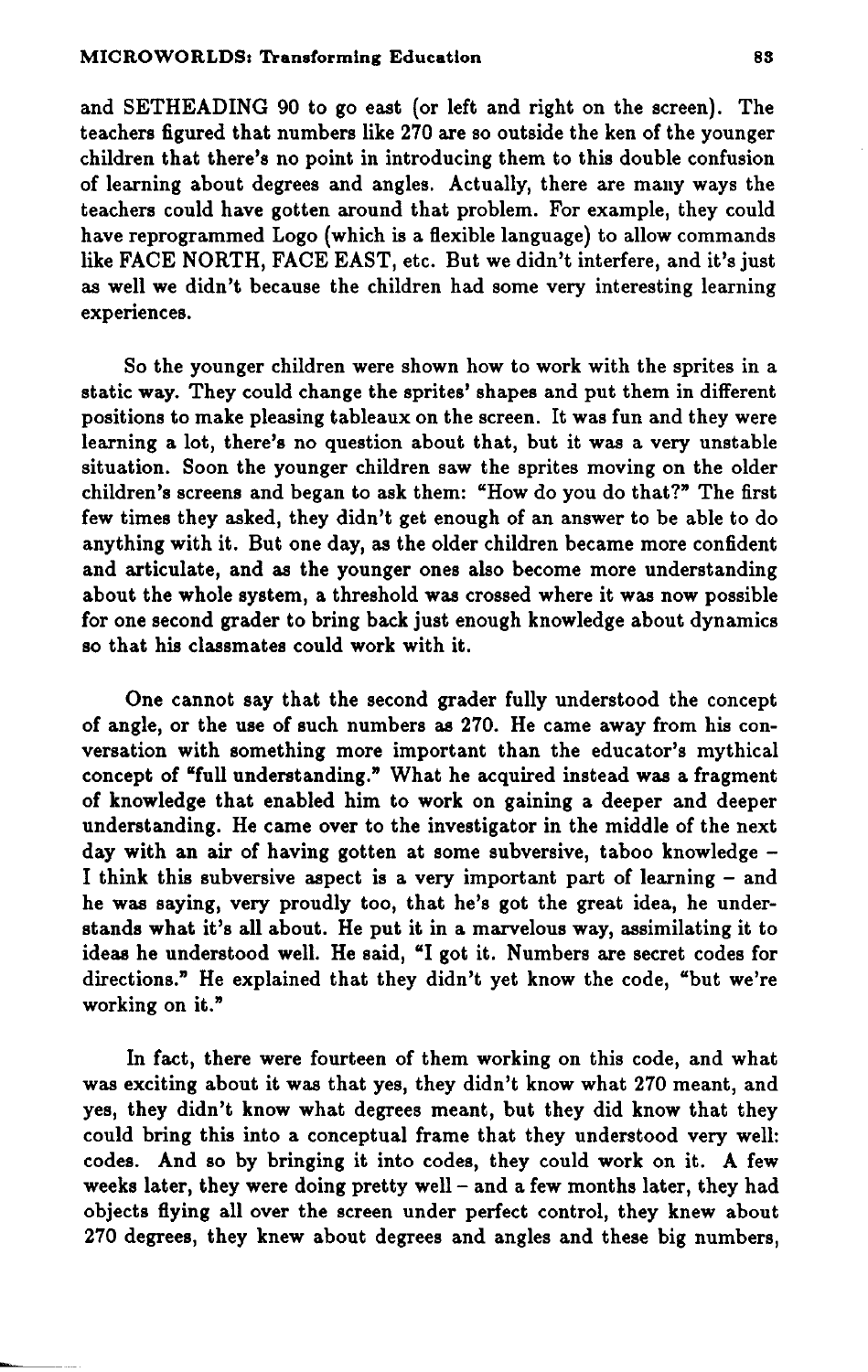and they knew all sorts of things because they had broken this code.

There are a number of important points I'd like to emphasize here. For one, I'm not sure that I understand what to do about the subversive angle.3 It raises questions like, "Suppose we hadn't made certain knowledge taboo. Would these children have been less well off? Should we deny children access to knowledge so that they can fight for it?" I think obviously not. That wouldn't be acceptable in any moral standard that I would believe in. Fortunately, we don't have to. There is plenty of room for subversion created by an essential conflict in the socialization process itself - between the children's wanting to do it their way and the society, the culture, imposing something that goes against that. There's a sense of taboo and conflict and subversion going on all the time in growing up. Growing up *is* a subversive activity. So perhaps we don't have to worry about providing special conditions for subversiveness; it's always there  $$ whether we like it or not, and whether we see it or not.

The second point is that again, like the child who discovered zero, this second-grader did something self-motivated. For whatever reason, this child decided, "I want to understand that," and he had enough sportive entrepreneurship to go out and pursue it. In other words, he took charge of his own learning process. These microworlds ought to make it possible and easier to do that. I think that's perhaps the most important aspect of them: that they create better and richer conditions for children - and for others, grown-ups as well - to take charge of their own learning.

Now, finally, I'd like to mention a concept that I've been concerned about, almost preoccupied with, in my theoretical thinking in the last little while. That's a concept that I'm calling fractured knowledge, broken knowledge, although I may devise a better name for it at some time.

There's a model in the education world of how one communicates knowledge. The teacher knows how to do the long division algorithm  $$ a piece of knowledge to be communicated to the child as a whole package. Well, that might or might not work sometimes, but it goes wrong in ways that you could very easily and obviously describe as: "It gets broken in transmission." The teacher might be trying and the child might be trying too, but maybe the child didn't hear a little, or maybe couldn't understand it, or didn't want to, or didn't have some prerequisite. What comes across is fractured knowledge, not the whole piece but a broken piece. And I think one central epistemological question in the theory of learning becomes: Un-

 $3$  The idea that subversive or revolutionary energy fuels learning has been brilliantly developed by the Brazilian Paolo Freire in *Pedagogy* of *the Oppressed.*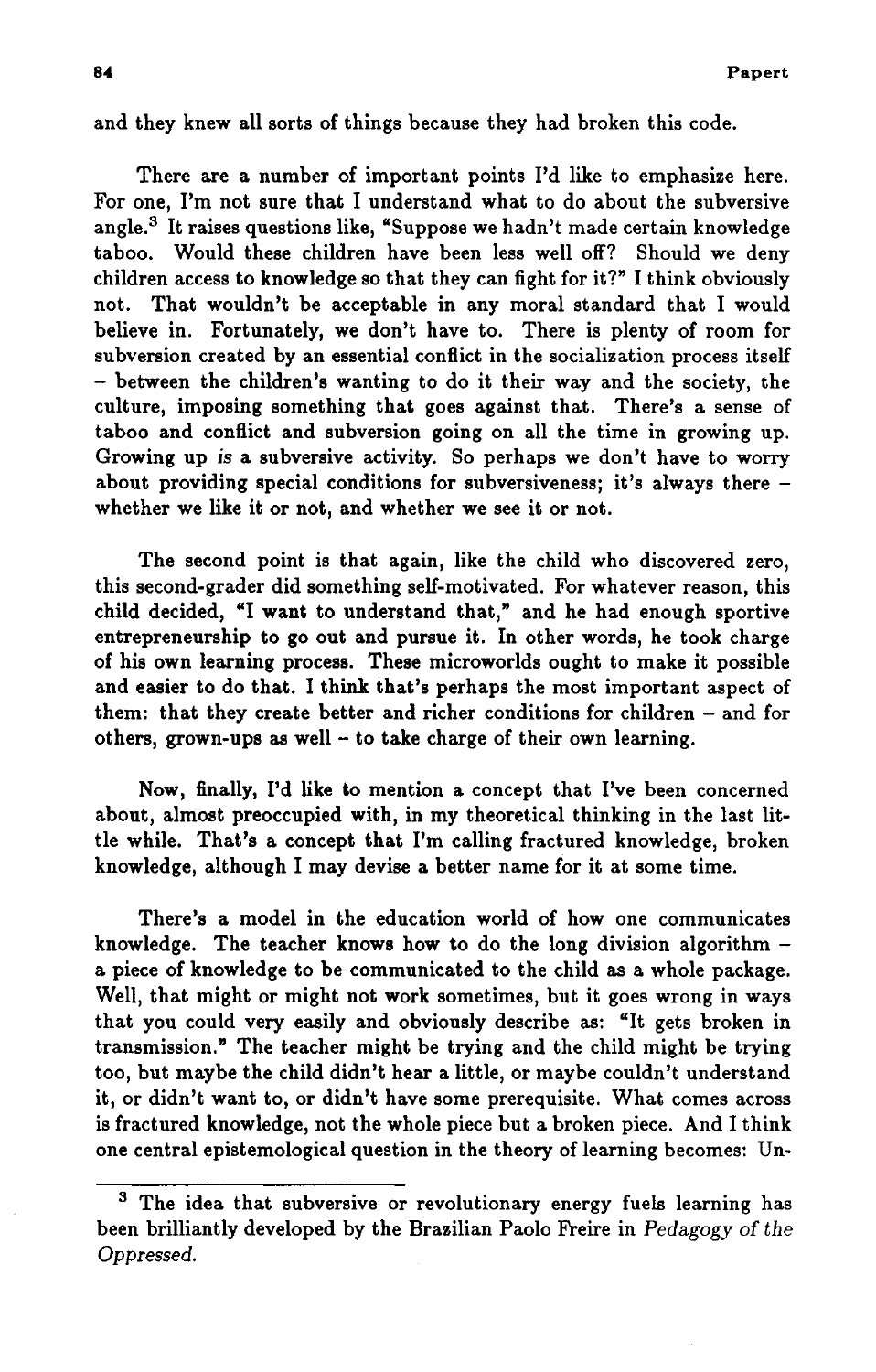der what conditions and by what processes can fractured knowledge be repaired? How can it be built up? From the fractured pieces, how do you get back to some whole - not necessarily the same whole that was being contemplated by the transmitter?

In the case of the second grader and the knowledge about the sprites' directionality, you see very clearly that those fourteen children working at cracking this code each had little pieces of knowledge. They managed to put them together because they were in a situation where, first of all, they could communicate and, secondly, they could experiment. Having the computer meant they could try out ideas with it and get objective results - as opposed to a situation where they could only think about it inside their heads, unable to externalize those ideas and see the results. So the computer plays a powerful role in enabling you to put fractured knowledge together to produce whole knowledge.

The story of the stolen knowledge about motion depends essentially on the fact that both the older and younger children were working with the same material - the turtles or sprites. This goes directly counter to the view of educational curriculum theory where you try very hard to chop everything up and say, "This is for first grade, this is for second, this is for third," and so on  $-$  where you do each thing at the proper set time, and very little belongs to more than one grade.

In contrast, the turtle microworld (and Logo generally) was deliberately designed to be interesting to people at different stages of development. Pre-school children can do interesting things with Logo because it's very easy to start moving the turtle around. Yet adults (including high school and college students) can also get into it and exercise some very complex, subtle, sophisticated issues of both programming and geometry. Now, of course, they're doing different things with it, but there *is* a continuity. In our story about the moving sprites, this continuity played an important role: the younger children saw the older ones doing something more complicated with the same system that they were using. Because it *was* the same system, they could communicate and exchange knowledge about ways of looking at the system. This aspect of microworlds is an essential one: that you can explore one when you're five - and then again when you're six or fifteen, or continually at all ages, doing more complex operations and projects as you go along, yet with a single, continuous entity.

These concepts I've been discussing - of fractured knowledge and exploration and discovery, of falling in love with something you discover, of having the opportunity to pursue the things that capture your imagination - these are features which I think are quite essential to the way we should think of the forms in education. The microworld concept gives us a way of doing that which is particularly powerful in relation to all of these -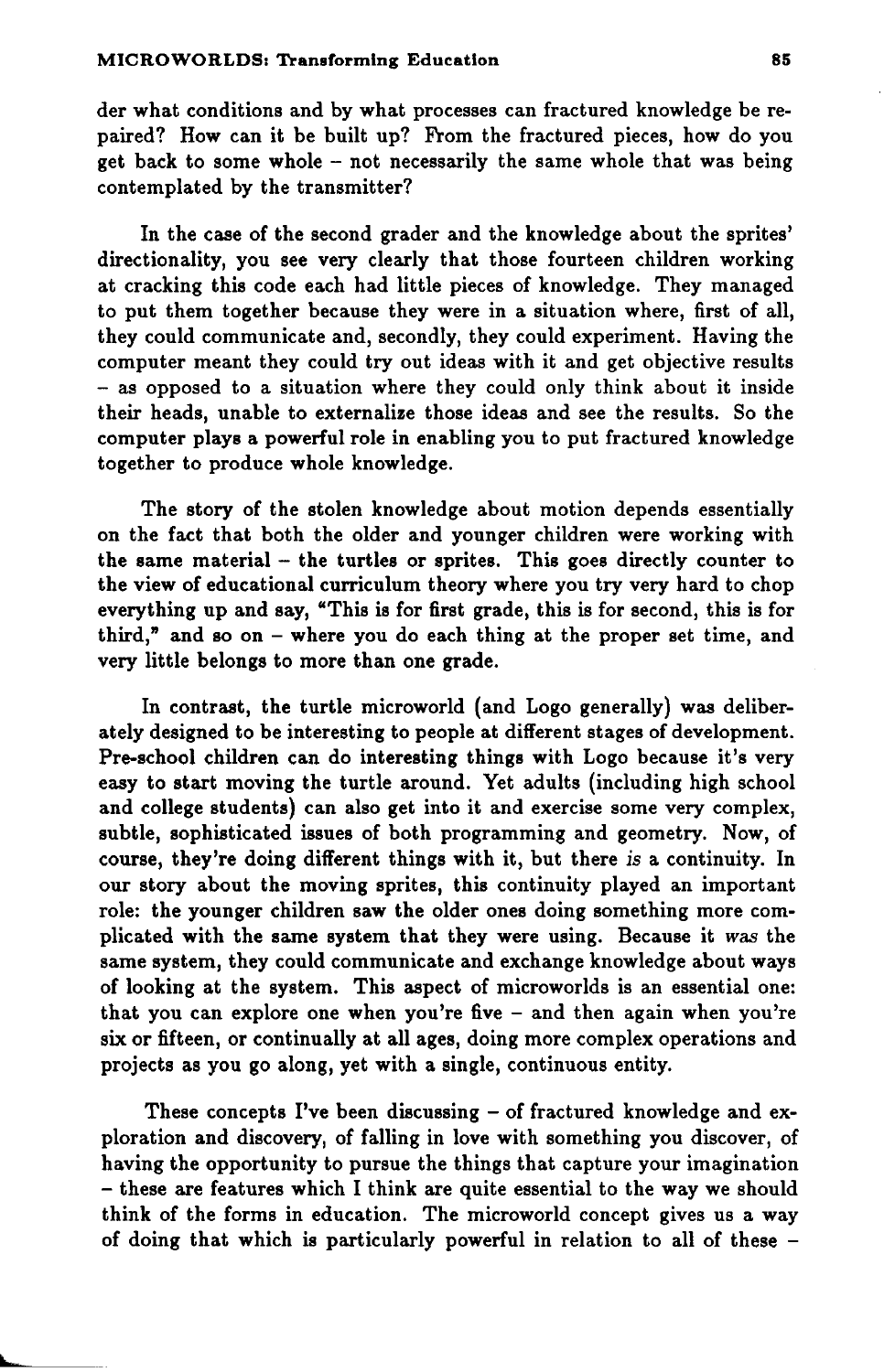and especially that last goal of having something that is not age- or leveldependent. Like reality, you can manipulate it at different ages.

The kind of learning I associate with artificially created microworlds occurs very typically in natural settings. A particularly clear example is the acquisition of a spoken language like English. Babies learn English by creating a "mini-microworld" of baby talk in which they manipulate pieces of the larger whole in order to master them. Yet nowhere in the world is a language restricted to baby talk. The child continues to be immersed in the same language that poets and philosophers find a suitable instrument for their sophisticated purposes. Language is a model of something that spreads across the entire spectrum of ages and levels - personality types, too, for that matter and maybe cultural types as well - to be picked up by different individuals, each in an individual way.

In bringing the computer into the education system, the microworld is the richest concept that we have to work with, and it should be used as the central one. My concept of how to create a curriculum (and by this word I mean a coherent set of materials to aid learning through the whole school period - and before and after, as well) is to create a network of microworlds, each one focusing on different areas of knowledge.

The two I've mentioned are mainly geometric microworlds, although these sprites do overlap with extremely important ideas in physics - in particular, ideas about motion that are especially hard for the beginning student to assimilate. In physics, dynamics is traditionally taught after statics, even though this is obviously perverse. In the history of physics, it's clear that dynamics provides the fundamental driving force: the fundamental ideas about how things move. The notion of force is linked to acceleration and to the motion of objects. Nevertheless, statics is taught first and the idea of force is then introduced, one might say grafted onto statics, in a very confused and confusing way.

There are obvious reasons for this. Again, it's not because the teachers are confused, but because they don't have a satisfactory way of teaching young students how to work with motion. The only ways we've had to work with motion up to now have been rather disconnected from each other. There's the totally intuitive way where you can throw things and catch them and run and move - and you've got a lot of intuitive knowledge of this sort, but it's not formalized at all. (It's also restricted by the influence of gravity and friction.) The only time you formalize it satisfactorily is when you get into calculus - and to get into calculus, you have to take this long complicated path through arithmetic and algebra and so on, so you're probably not going to get there very well.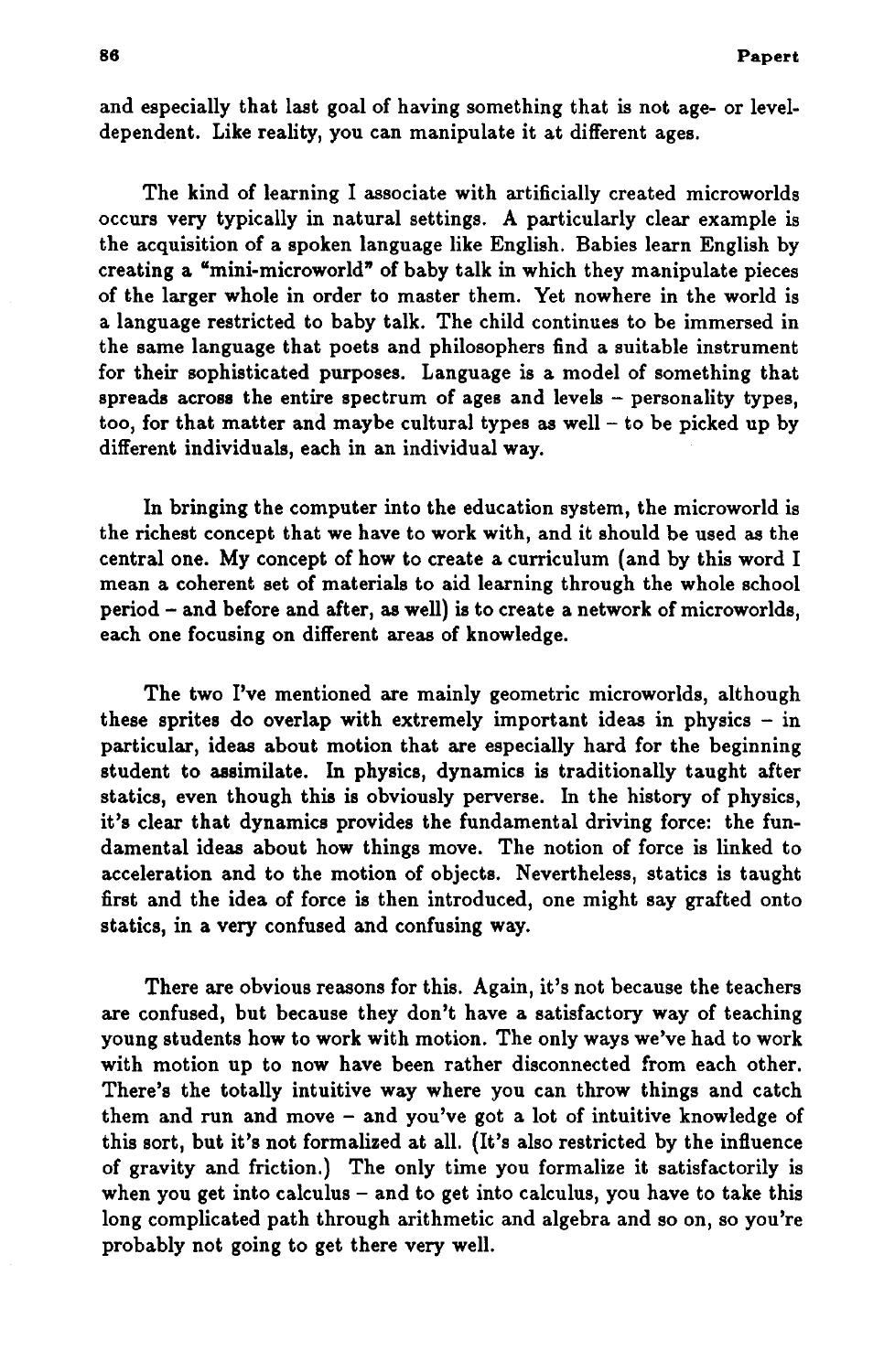#### MICROWORLDS: Transforming Education 67'

On the other hand, these children of five and six and seven who are writing little programs to control motion on the screen are working with motion in a formal way. If you look more closely at what's happening, they are using representations of numbers - vectors, directions and speed - and an equivalent of differential equations, in order to manipulate the sprites. In other words, they are able to play with motion in this and other microworlds in ways that have only been possible with static forces in the past. So this microworld is not just mathematical, it's physics as well. It allows children to develop both intuitive *and* formal experience with motion in an integrated way.

I'd like to make a distinction here between microworlds and simulations. To made the distinction, I'll describe another way we can work with motion - and that's to create a kind of turtle called a "dynaturtle" which simulates the behavior of a Newtonian object.

Imagine a ball rolling upwards on the computer screen as if it were moving out in space, and you hit it from the side. Where is it going to go? Children think it's going to move sideways - at a right angle to its original movement. My colleague Andrea diSessa has shown that MIT undergraduates have markedly similar intuitions, even though they were selected by the MIT Admissions process for being super-science stars at school. These students don't actually think the ball will go sideways. They know better. But if you bury the problem ever so slightly in a more complex situation, their more deep-seated intuitive ideas about motion take over and they do predict the equivalent of moving sideways. That is, the addition of vectors is something they learned formally, but did not really absorb into their intuitive thinking about physics.

One way to improve the situation is to make dynaturtles and give children and other learners these worlds to play with. They will become familiar with all sorts of problems and situations using Newtonian objects and, by exploring these worlds, will learn the fundamental laws of dynamics in an intuitive as well as a formal way. We have seen this happen to some extent in experiments conducted by diSessa and by Barbara White.<sup>4</sup> Dynaturtles and similar worlds allow children to discern things that advanced students have trouble understanding.

<sup>&</sup>lt;sup>4</sup> This work has been reported in the following articles: Andrea diSessa, "Unlearning Aristotelian Physics: A Study of Knowledge-Based Learning," *Cognitive Science,* Vol. 6, 1982, pp. 37-75; Barbara Y. White, "Designing Computer Games to Facilitate Learning," Ph.D. thesis, Department of Electrical Engineering and Computer Science, MIT, January 1981; Barbara Y. White, "Designing Computer Games to Help Physics Students Understand Newton's Laws of Motion," in *Cognition and Instruction,* Vol. 1, January 1984.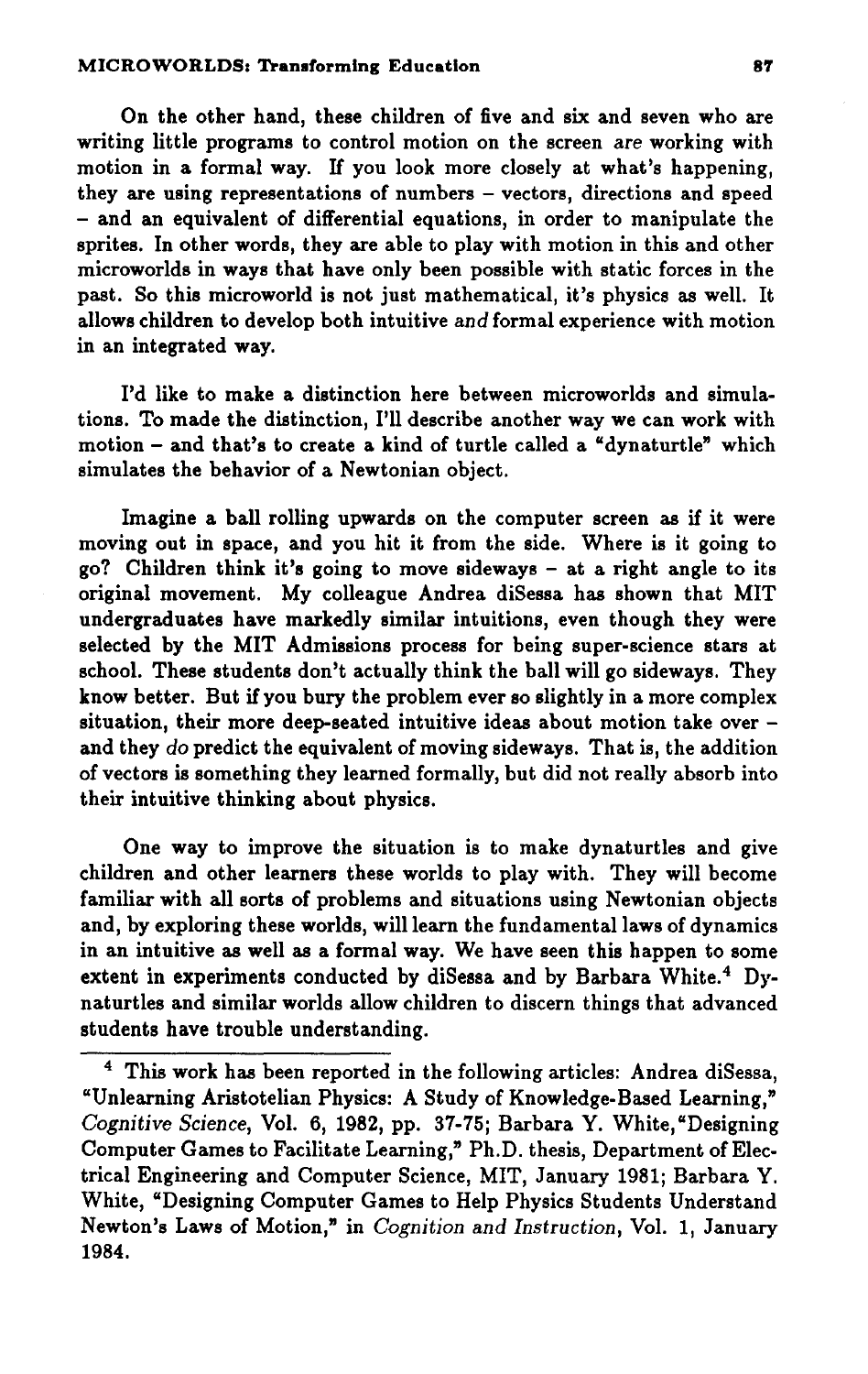...

And that's what I would call a simulation. It is a microworld inhabited by dynaturtles, but it's a special kind of microworld, one that tries to copy a certain part of reality thought to be important in science. However, there's another approach which I think is more fundamental in the long run, something that's really going to turn around the learning of physics. This one takes a slightly more distanced approach to what we want children to learn.

The problem with learning dynamics in physics is not so much the particular laws of physics that we're teaching these children. It's that they're not really used to thinking about motion at all. So, let's build some microworlds where objects move in a lawful way, but with simple laws of motion rather than those of Newtonian physics.

The Sprite world is like that. You can make the sprites move in all sorts of ways. They can bounce off each other, pass through one another, move in different directions and speeds, make kaleidoscopic patterns, and even play Follow-the-Leader. You can make them explode from the center - just like in the Big Bang - and then reverse their speeds (from SETSPEED 25 to SETSPEED -25) so they retrace their paths. Exploring this simpler context gives you a clear grasp of the *idea* of laws of motion, and a framework for learning Newtonian ones.

A microworld like this gives you an entirely new kind of object  $-$  a transitional object between the ones that you can touch and push (like tables and wooden blocks) and the kind of objects that you know in science, in philosophy, and in mathematics. Science is full of stuff like electrons, genes, and quasars. Mathematics is full of the square root of minus one, or even the number 562.

These are not things you can really touch. Many children and older students have quite a lot of trouble when they first run across objects like these. What are they like - these created, formal, theoretical objects? A sprite is something you can touch; it's there, it's an object. It has a color and a movement. You can give it a shape and you can change its shape. You can do something to it and it will change and it will act. So, in some ways, it's like these things we work with in the real world, and in some ways, it's like those abstract things. It's a transitional object that helps you manipulate the abstract ones. This ability to create transitional objects gives us a way of closing the gap between intuitive and formal learning.

The more I worked with microworlds and came to recognize their importance in the computer context, the more intrigued I became with precomputer microworlds and the role that microworlds generally hold in the theory of learning. I gradually began to understand that the microworld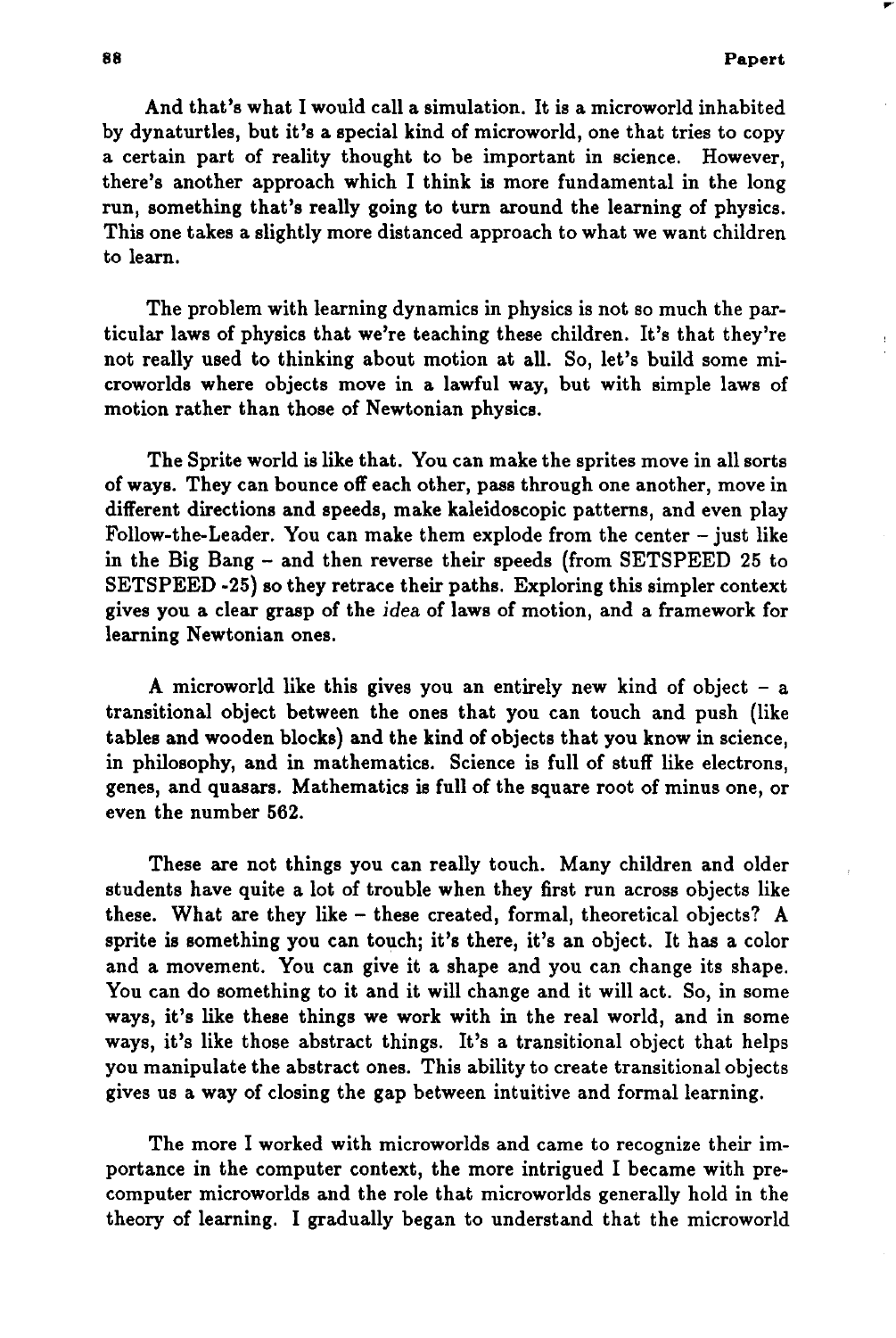concept leads to a different way of thinking about much that is in Piaget and in other developmental theorists as well.

Looking at the important moments in Piaget's life, one was his book with Szeminska on the child's concept of number.<sup>5</sup> This was a turning point. Until then, he'd been studying the child's concept of dreams and play and language. The book on number started a new phase where he was going to study speed, spontaneous geometry, physics, and the child's concepts of all the important areas of knowledge.

The remarkable thing about that book is how little of it is directly about number. One would think that a book on number and how children learn it would be full of how you add 3 and 5, and of learning the properties of number as they are taught in school for example. There's hardly any of that. What *is* in the book is something very different.

Piaget says that behind number there are three structures, or *groupements* - groupings. There's the structure of things being ordered: if you don't have a firm grasp of the concept of ordering things, you can't begin to understand number. There's a concept of combining formal objects: you can take two numbers and put them together. But it's not really that 3 plus 4 makes 7 that's important, it's just the *idea* of taking two things and putting them together. And there's a concept of nearness: what's near and what's far, qualitative topology: objects arranged in a line are successively farther from one another. So are numbers.

You can think of these concepts in several ways. You might say, "Well, it's obvious that you can't have a notion of number without having mastered these concepts that are clearly its precursors." Ordering, for example. If you don't have the idea of one thing following another in a certain order, it's very difficult to get to number. And, in fact, you find this with fouryear-old children. If you ask them to count four objects, they might point and say, "One, two, three, four, five, six," taking them in any old order and repeating them. For the four-year-old, there's no difference between doing that and what you do when you count them in this orderly way. So the idea of order and sequence has to be acquired.

The idea of microworld gives another way of thinking about the relationship between Piaget's structures and number. One can see ordering as a microworld created by the child. A set of situations - those involving order - come to be perceived as having a commonality, as being of one kind.

<sup>5</sup> Jean Piaget and Alina Szeminska, *La Genese du Nombre Chez l'Enfant,*  Delachaux & Niestle, 1941. English translations in 1961, 1964, 1965: *The Child's Conception* of *Number.*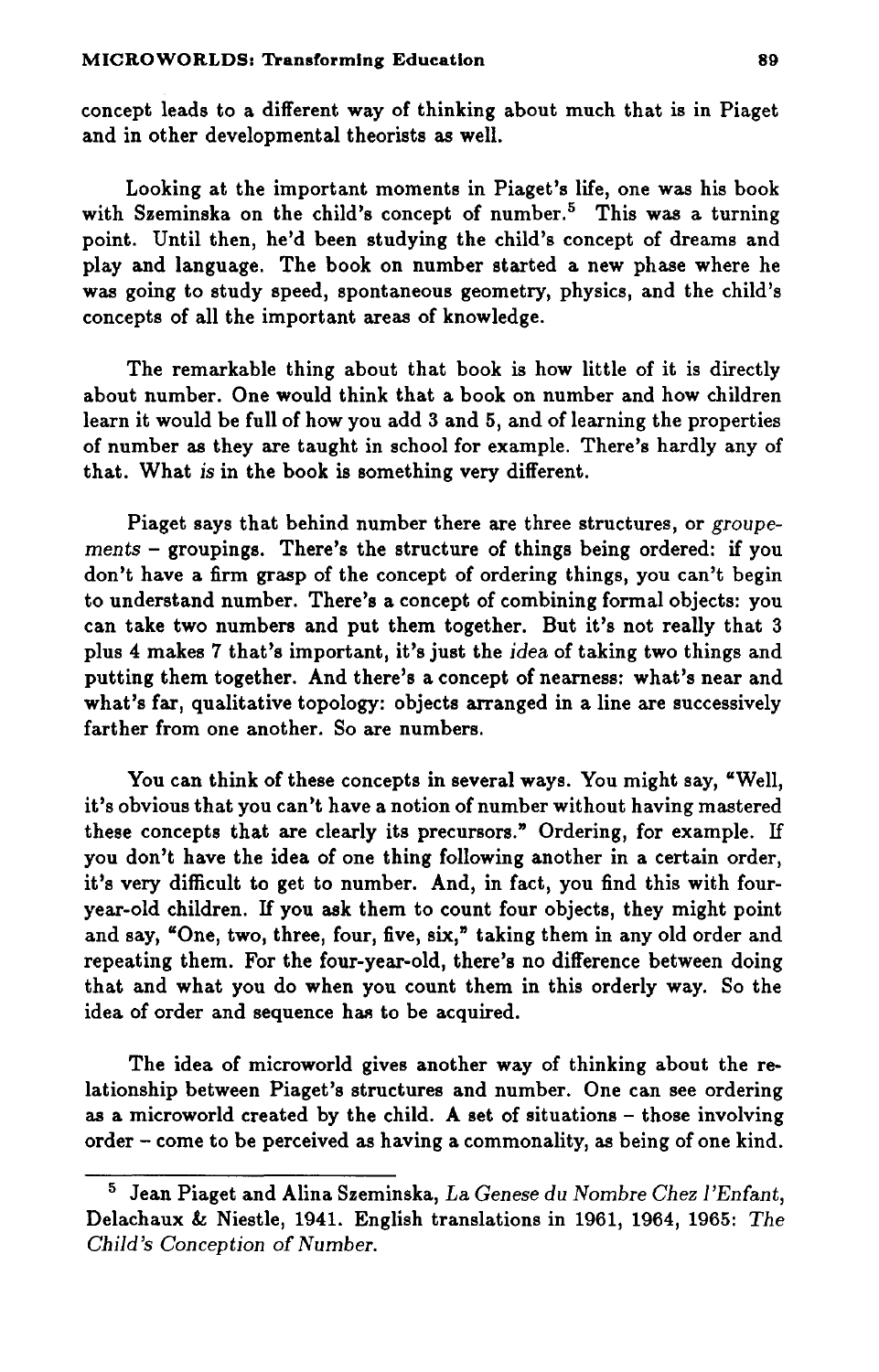At certain periods of life, the child becomes fascinated with a certain kind of relationship - like comparing things, or lining them up, or putting one in front of the other.

This is a microworld in the same sense I was talking about earlier. If you look carefully at what Piaget is saying about the acquisition, it's as if the child is giving itself advice about how to learn about number: "Don't try and learn such a complex thing. Instead, concentrate on one aspect, on one substructure: say order. And when you have mastered that, concentrate on something else." In other words, the child imposes a certain microworld structure on the world by saying, "I'm going to look only at a small piece of it. And I'm going to master that small piece, even if it's only a partial mastery." 6

One of our students at MIT, Robert Lawler, wrote a Ph.D. thesis<sup>7</sup> years ago based on his observation of a six-year-old child. Over a period of six months, he observed this child almost continuously, never missing as much as a half hour. He devoted himself essentially full-time to observing the intellectual development of this child, who, in fact, considered herself to be a collaborator in the project and was also engaged full-time in trying to reveal what she was doing. The fact that the subject was a collaborator might have deformed the experiment, but I don't think so. He discovered something very interesting in relation to the idea of microworlds and presents it in his book *Computer Experience* and *Cognitive Development.* 

When people study the learning process, they usually study a hundred children for several hours each, and Lawler showed very conclusively what you might have known anyway, that you lose a lot of very important information that way. By being around all the time, he saw things with this child that he certainly would never have caught from occasional samplings in the laboratory. I think Lawler's methods are sure to become a paradigm for how to do this kind of research, and indeed, many people are already using this approach, particularly in the area of language acquisition.

What Lawler discovered about microworlds is well illustrated by one example. During this period, the subject figured out how to add multi-digit

<sup>6</sup> Curiously, this striving to master one small piece sometimes seems to undo one's mastery of another piece. In English, for example, when children start acquiring the "rule" of stem-plus-ed for past tenses, they suddenly start saying things like "bringed" and "goed," even though they had previously used "brought" and "went." Correct usage of the irregular forms does return - though it may take several months and each exception to the rule comes back individually. This phenomenon has been frequently described. See, for example, Miller &; Ervin, 1964.

<sup>7</sup> Lawler, 1979.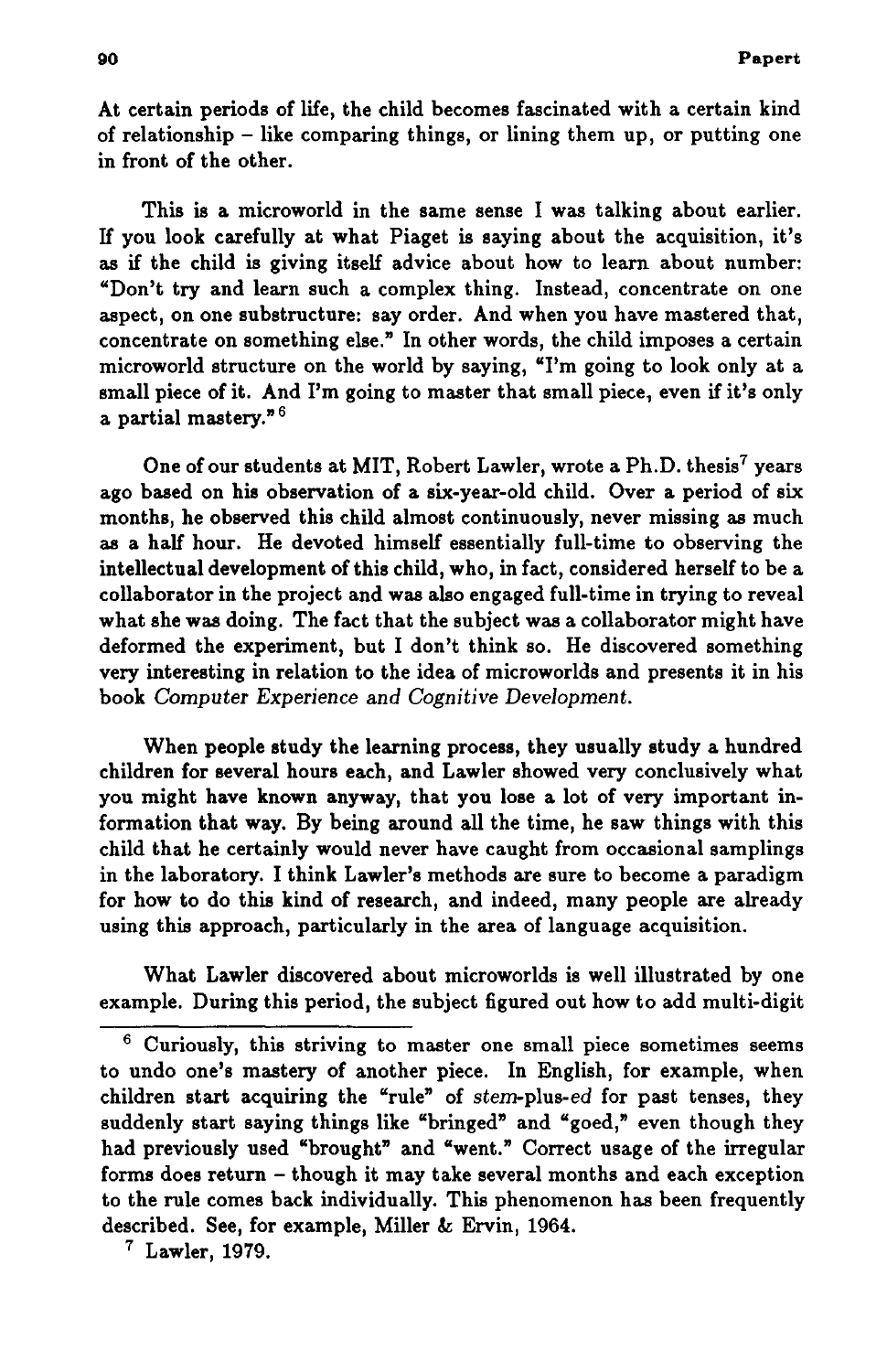numbers. A year later, she had gotten mixed up and confused on the rules, but that's not really important. What I'd like to recount to you is *how*  Miriam started adding numbers.

First of all, Lawler found by watching Miriam in detail that when she added numbers, she used very different procedures. He describes these as "thinking about different microworlds." IT she had to add three and four, she would use her fingers. She would say, "One, two, three, four," and then "One, two, three, four - five, six, seven." She did it in an obvious sort of way, using her fingers, but she would only do that for small numbers. The second number especially had to be pretty small.

With certain other numbers, she used different microworlds. For example, she had a money microworld where she knew about quarters and dimes and nickels. So she knew that 25 and 25 made 50, and that 4 times 25 made 100; she knew that 25 and 5 made 30, that 10 and 10 and 5 made 25, several things like that.

So she had a pocket of knowledge about what you can do with your fingers, and a pocket of knowledge about what you can do with money facts. These little pockets are probably shared by almost all young children in some form or another, but Miriam had a third one because she had been exposed to turtle geometry: a turtle angle world. She knew, for example, this exotic fact that 90 plus 90 makes 180. Not, as you might suppose, because 9 plus 9 makes 18, which she didn't know. She couldn't add 9 and 9 to get 18 because it's too big for the fingers, it's too far from the money numbers, and she'd never thought of 18 as one-tenth of 180 (who would?), and so she didn't know that piece. Nevertheless, she knew that 90 plus 90 makes 180, and 180 plus 180 makes 360, and several other facts in that world too. The turtle angles were important to her, so she had explored their properties pretty thoroughly.

But the essence that I'd like to emphasize here is how each of these little worlds, of money and fingers and turtles, gave her some fractured knowledge, pieces of knowledge that correspond to these pieces of reality. Like Piaget's structures or groupements, these little worlds give pieces of number, and what happened to Miriam during this period while she was being observed was not that she discovered these worlds, for she had already acquired them. Instead, it occurred to her for the first time that she could put them together. She began deliberately combining them, trying to refer backward and forward between the worlds to solve a problem. So she would say "25 and 28, that's 50," and then counting on her fingers, "26, 27, 28, 53." She became quite expert for a while at adding, but then as I mentioned she deteriorated again, maybe because she became too ambitious and tried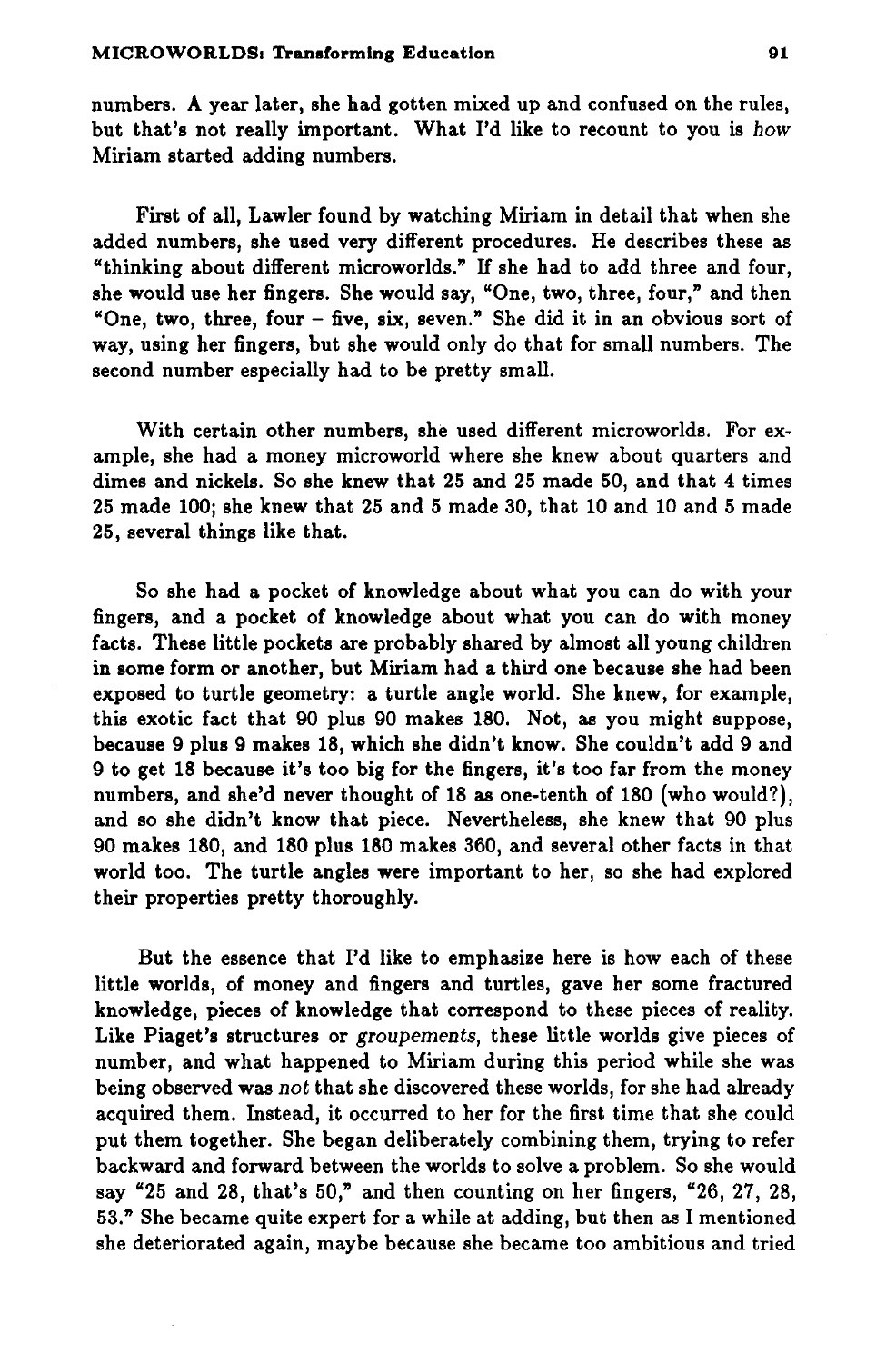to do things outside of what she could handle.<sup>8</sup>

Piaget's epistemological thesis is a somewhat different version of the idea that the way to solve a problem is to split the difficulties, to subdivide the problem. An old heuristic idea: if you want to do something complex, take the parts separately. This is an aspect of Piaget's thinking that hasn't penetrated in its full impact - and can be restated as a microworld thesis in this sense. But the child isn't creating microworlds in order to solve a problem. It's not subdividing a problem, it's subdividing the world. So it's a somewhat different view of the same kind of principle, that something in the child's innate capacity allows this subdivision of the world into microworlds, that these microworlds are elaborated and then put together. The process of putting them together is probably easier to understand than the making of them in the first place.

The point about these stories is that what we are doing in creating microworlds for the computer is not new. Microworlds have always played a role in children's learning. Some are deliberately made; for example, the worlds of blocks and construction kits. One might say each of those *groupements* is a microworld constructed partly by the child, and partly by the culture. The culture's role is seen in the kind of objects the child has and the kind of language that the child picks up. "Bigger than/smaller than" draws attention to the idea of putting things in order. So the language and the kind of objects available make certain microworlds easy to pick up  $$ although ultimately these microworlds are self-constructed in the head by each child.

What's new about the computer in this regard is twofold. First of all, the possibilities of microworlds that can be made for the computer are vast, beyond anything that one could do with any other material. So the computer has opened up a new technology of being able to do things that are not so different in themselves - but in terms of how much you can do with it, it's just a different ballpark altogether. That's quantitatively.

Qualitatively, it becomes possible to make specific kinds of microworlds with the computer that couldn't be made before, and these new microworlds correspond to certain gaps in the natural learning process. To return to Piaget, I think that one can be most respectful to him by pointing out some respects in which he was wrong in a literal sense, specifically in his identification of the formal stage as something that necessarily comes later, at ages like 11 and 12 rather than five or six or seven when you have the so-called concrete operations.

 $8$  Such a deterioration appeared in the performance of another subject, as reported in Lawler et al., 1986, but not in the case to which Papert refers here. *Editor's Note, RWL.*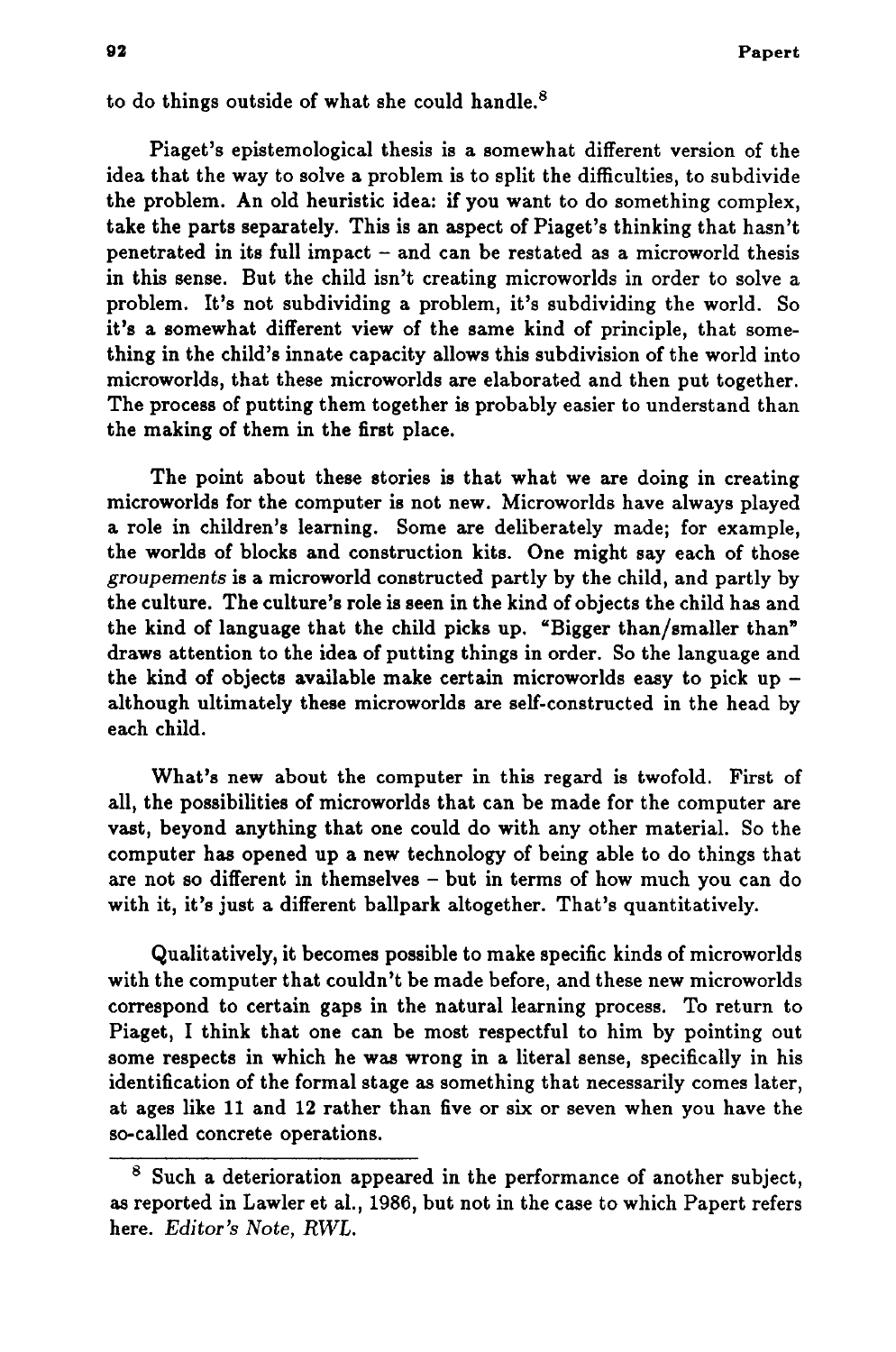#### MICROWORLDS: Transforming Education 93

For Piaget, what makes up the formal stage is really symbol manipulations. Propositions that refer to propositions. Thinking that refers not to a concrete reality but to a representation of the reality and to all the possible situations that could arise under given real constraints. For people who don't know what the formal stage is, there isn't time to define it here. For those who do, I'd like to suggest that in defining the formal stage, Piaget pointed almost uncannily to exactly those things that you can do best with a computer. One might say that the formal stage arrived so late precisely because there were no computers. Take the one aspect of manipulating symbols. You can readily manipulate blocks or the technology of wood, but until now, you could only manipulate symbols by doing it in your head, or with the very abstracted means of pencil and paper. We didn't have any good way of externalizing the manipulation of symbols (and still don't except for the computer), and certainly no way that's accessible to very young children.

So there are certain microworlds we can create with the computer that happen to correspond exactly to a big gap that was pointed out by Piaget and others in the natural learning development of children. I think this coincidence gives us some real hope for the computer being not just another accidental technology that might help education, but *the* technology that comes just now to fill up an identifiable gap in that educational world.

H it's true that knowledge is normally appropriated in a process like microworld construction - that is, something like the creation of little pockets of reality, where you can dominate it and feel at home with it - some kinds of knowledge split up into a form that can be easily appropriated in that way. Others don't, and that's where we get into trouble: areas where our culture doesn't allow that kind of appropriation. Writing, mathematics, and science have been such areas, but the computer now makes it possible to create microworlds which can transform the rather clumsy educational process, as practiced in schools today, into a more natural and spontaneous one, similar to the way children learn language.

#### REFERENCES

- Abelson, H., & DiSessa, A. (1980). *Turtle Geometry.* Cambridge, MA: MIT Press. Freire, P. (19xx). Pedagogy of *the* Oppressed.
- Lawler, R. (1919). One child's learning: an intimate study. Ph.D. thesis, Department of Electrical Engineering and Computer Science, Massachusetts Institute of Technology. See Lawler, 1985.
- Lawler, R. (1985). *Computer Experience* and *Cognitive Development.* New York: John Wiley, Inc.
- Lawler, R., DuBoulay, B., Hughes, M., & MacLeod, H. (1986). *Cognition* and *Computers.* New York: John Wiley, Inc.